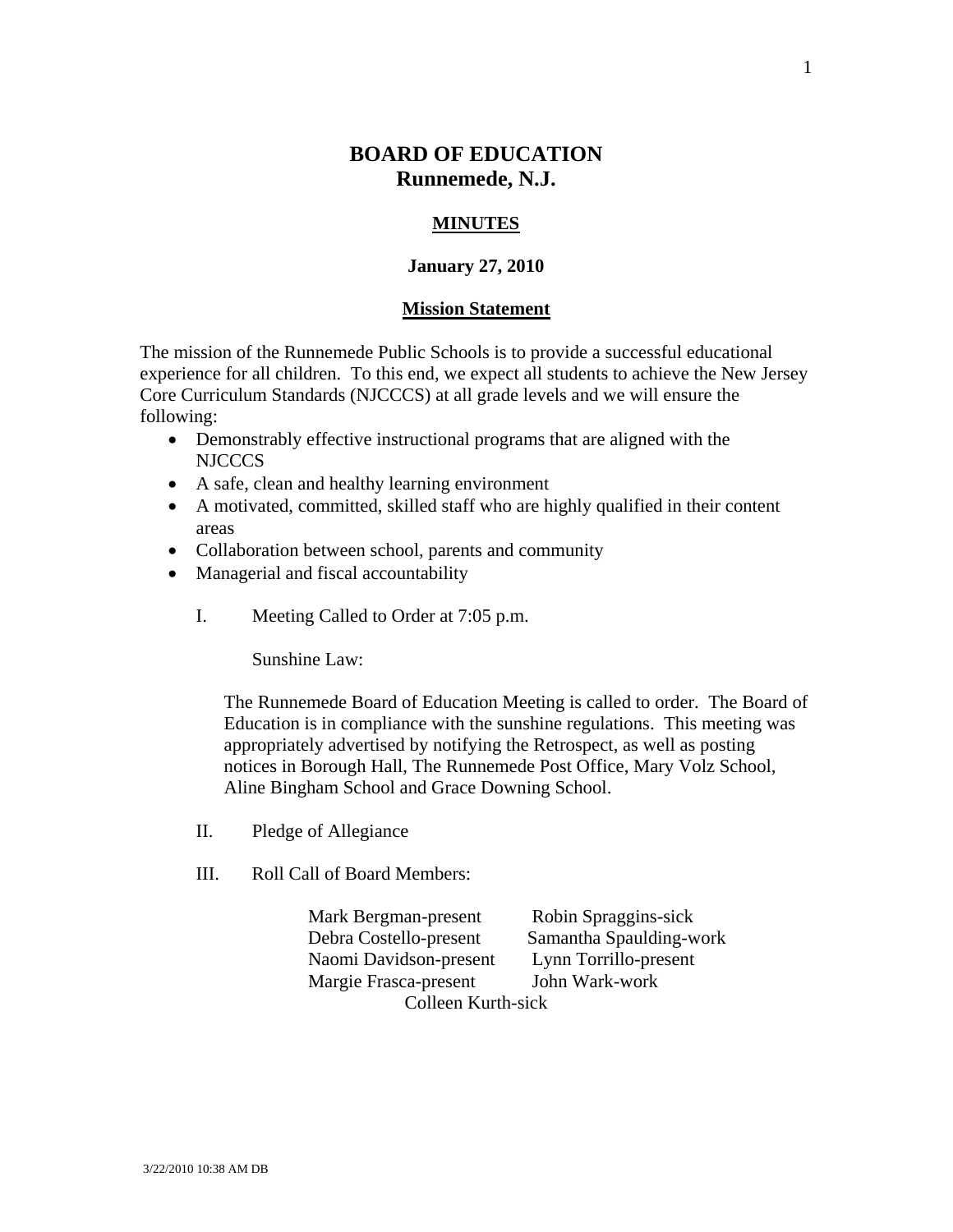Also Present:

Nancy Ward, Superintendent of Schools Kelly Brazelton, Business Administrator/Board Secretary Marie Gallagher, Principal – Downing & Bingham Schools Mark Iannucci, Principal – Mary Volz School Janet Fiola, Child Study Team Coordinator Doug McGarry, Supervisor – Buildings & Grounds

- IV. Presentations: 7:06 p.m.
	- a. Students of the Month Volz School (attached)
	- b. Excerpts from the Nutrcracker performed by 20 students from Bingham & Downing @ 7:10 p.m.

Mr. Iannucci recognized students of the month

V. Approval of Minutes at 7:27 p.m.

Motion by Mr. Bergman Seconded by Mrs. Davidson

a. Recommend that the Board of Education approve the regular session and executive session minutes of the December 16, 2009 BOE Meeting.

ROLL CALL VOTE: Yes 5 No 0 Abstain 1 (Costello) Absent 4

VI. Correspondence *(white)-* 

Camden County Public Employees Charitable Campaign was held again this fall and through our employees' generosity, we contributed \$1,226.00. Kudos to our staff.

VII. Open Public Comment 7:30 p.m.

Notation of Public Comments on Agenda Items

The Board President will recognize those individuals in the audience whom wish to comment on any action items on this Agenda. Please respect the following procedures:

- 1. Be recognized by Board President.
- 2. State your full name and address.
- 3. Identify the resolution/item number on which you wish to comment.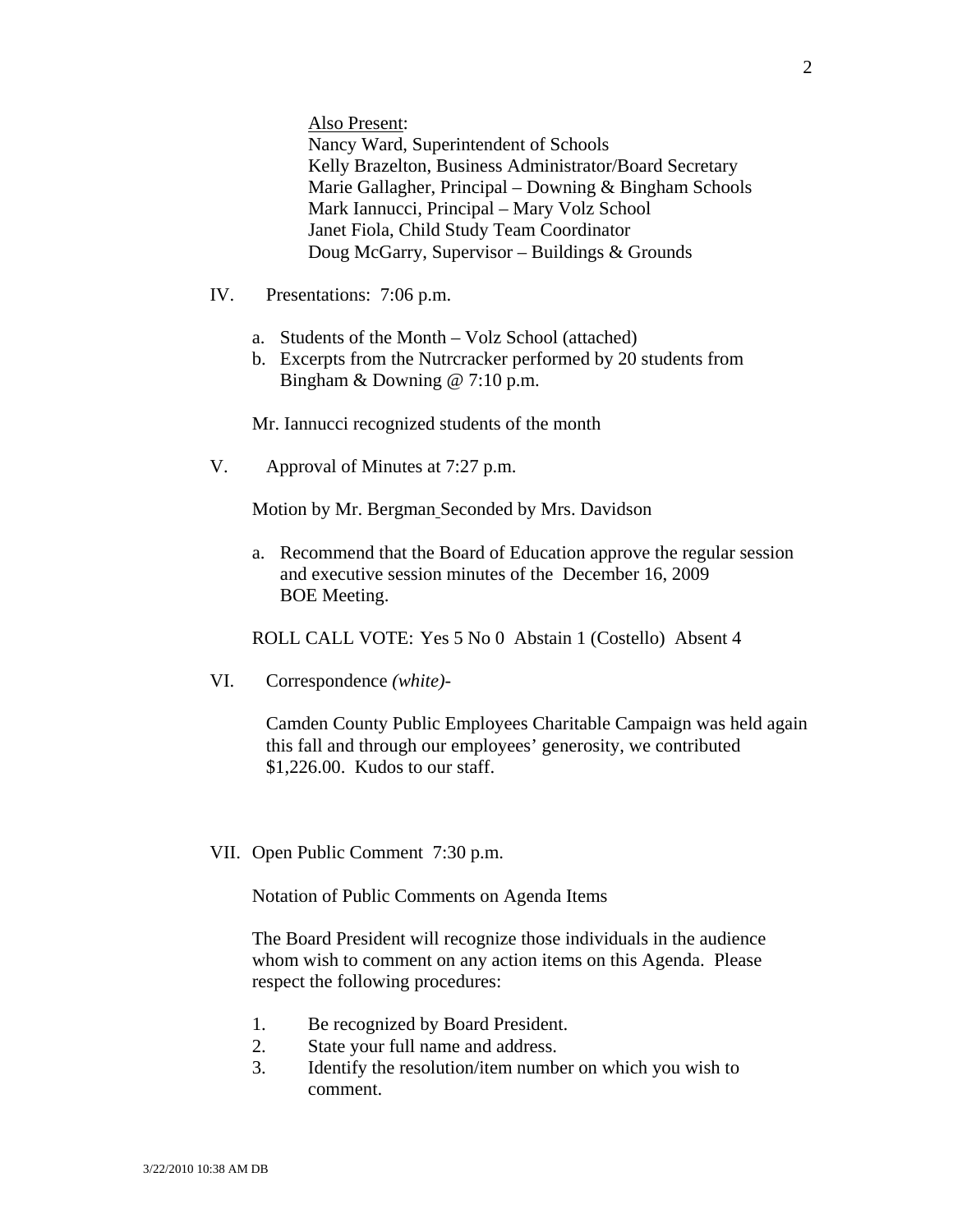- 4. Wait to be recognized before you make your comment. (just before the resolution is voted on)
- 5. Limit your comments to the specific resolution/items.
- 6. Limit your comments to (3) minutes per person.

Mrs. Panzarella Smead: Custodial staff – custodial staff have been very accommodating on Saturdays.

- VIII. Reports *(yellow)* 7:30 p.m*.* 
	- a. Superintendent's Report
	- b. Business Administrator's, Buildings & Grounds Report (as attached)
	- c. Principal's Report (attached)
	- d. Nurses Report (attached)
	- e. Special Education Report (see attached)
	- f. Committee Reports
		- Camden County Educational Services Commission Report (Costello) no meeting held
		- NJSBA Report (Davidson)
		- Black Horse Pike (Kurth)
		- Policy/Public Relations
- IX. Old Business none
- X. New Business

# **a. PROPERTY & TRANSPORTATION** *(gold)*

Motion by Mrs. Costello Seconded by Mrs. Davidson

Approve the following on the recommendation of the Superintendent:

1. Use of facilities as attached

2. Administrative Code NJAC 6A:27-11.2, each local board of education at the first board meeting following the completion of the emergency exit drill shall document this in their minutes. The following routes are handled by CCESC:

| Route | Date      | Time   | School          | Supervisor |
|-------|-----------|--------|-----------------|------------|
| #     |           |        | Name            |            |
| 0827  | 12/3/2009 | 8:35am | Bankbridge   D. |            |
|       |           |        |                 | Patterson  |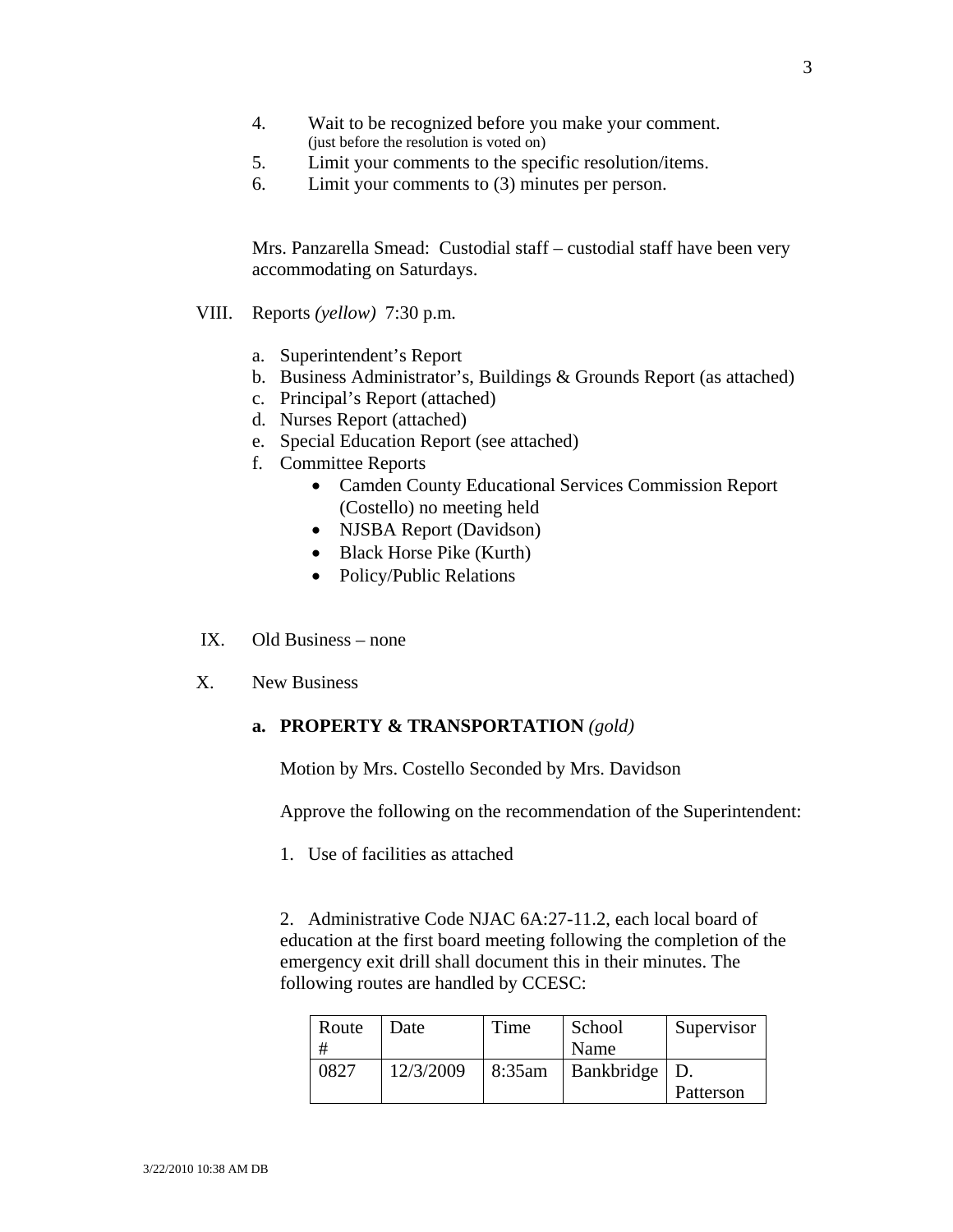| 0615 | 11/19/2009 | $7:49$ am | Bankbridge  | R. Ross  |
|------|------------|-----------|-------------|----------|
| 0638 | 10/20/2009 | 8:15am    | Durand      | C. Irwin |
| 0689 | 11/4/2009  | 8:20am    | Delaware    | C. Irwin |
|      |            |           | Ave         |          |
| 0674 | 11/17/2009 | 8:45am    | St. John of | C. Irwin |
|      |            |           | God         |          |
| 0726 | 10/22/2009 | 8:30am    | Archway     | J.Batumn |
| 0691 | 11/18/2009 | 8:50am    | Yale        | T.       |
|      |            |           |             | Sheridan |
|      |            |           |             |          |
|      |            |           |             |          |

## ROLL CALL VOTE: Yes 5 No 0 Abstain 0 Absent 4

#### **b. PERSONNEL** *(blue)*

Motion by Mrs. Davidson Seconded by Mrs. Costello

 Approve the following on the recommendation of the Superintendent:

- 1. Mr. Ronald Koniecki as a substitute. All paper work is in order. 01/28/10 through 06/30/10.
- 2. Jennifer Newhart as Homebound Teacher effective January 1, 2010 at \$35/hour
- 3. Jonathan Hinkson from BA Step E to BA+15 Step E effective January 5, 2010.
- 4. Source4Teacher list (January)
- 5. Appoint Christine Vonderstuck as choir director January 1, 2010 to June 30, 2010 for \$985.68. Ms. Kathleen Gaunt previously held this position as long term substitute for Mrs. Vonderstuck.
- 6. Appoint Mrs. Karen Kissam as a one-on-one aide in the a.m. preschool class effective 1/28/10. Salary \$8,000, no benefits. Mrs. Kissam has all necessary paperwork.
- 7. Ms. Melissa Martin as a substitute from 1/27/10 through 6/30/10.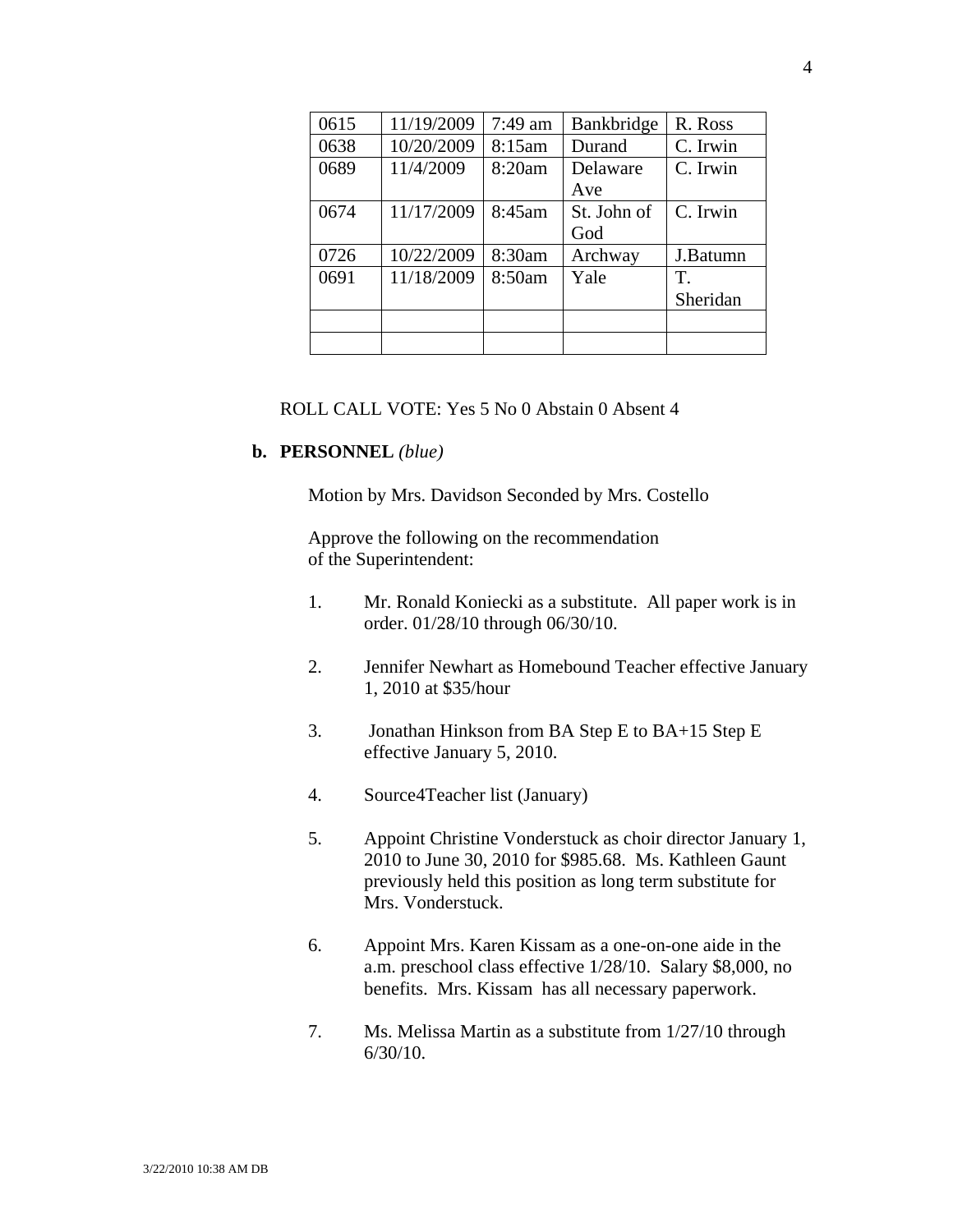8. Student #8903598986 for homebound instruction for a medical condition from 1/5/10 through 2/1/10 (return date may change)

ROLL CALL VOTE: Yes 5 No 0 Abstain 0 Absent 4

## **c**. **FINANCE** *(green)*

Motion by Mrs. Davidson Seconded by Mrs. Costello

Approve the following on the recommendation of the Superintendent:

1. Recommendation that the Board of Education that as of this date and after review of the secretary's monthly financial report (appropriations section) and upon consultation with the appropriate district officials, that to the best of our knowledge, no major fund balance has been overspent in violation of N.J.A.C. 6:20-2.13(b), and that sufficient funds are available to meet the district's financial obligations as of this date.

> Bills List #1 - \$383,960.14 (Dec Payroll #1) Bills List #2 - \$359,478.71 (Dec Payroll #2) Bills List #3 - \$102.00 Bills List #4 - \$361,015.46 Bills List #5 - \$794,212.53 (January Payroll #1 and #2) Bills List #6 - \$7,588.30 Board Secretary's Report Transfers (as attached) Food Service Report Cash Report

- 2. Professional Development (attached)
- 3. Tuition Reimbursement for the following:

| Laura Burns | \$1,770.00 |
|-------------|------------|
| Lisa Maitag | \$320.00   |

4. Downing School's participation in the "*Pennies for Patients Program"* sponsored by the Leukemia & Lymphoma Society. Mrs. Kari Passarella will be overseeing this project. (see attached information)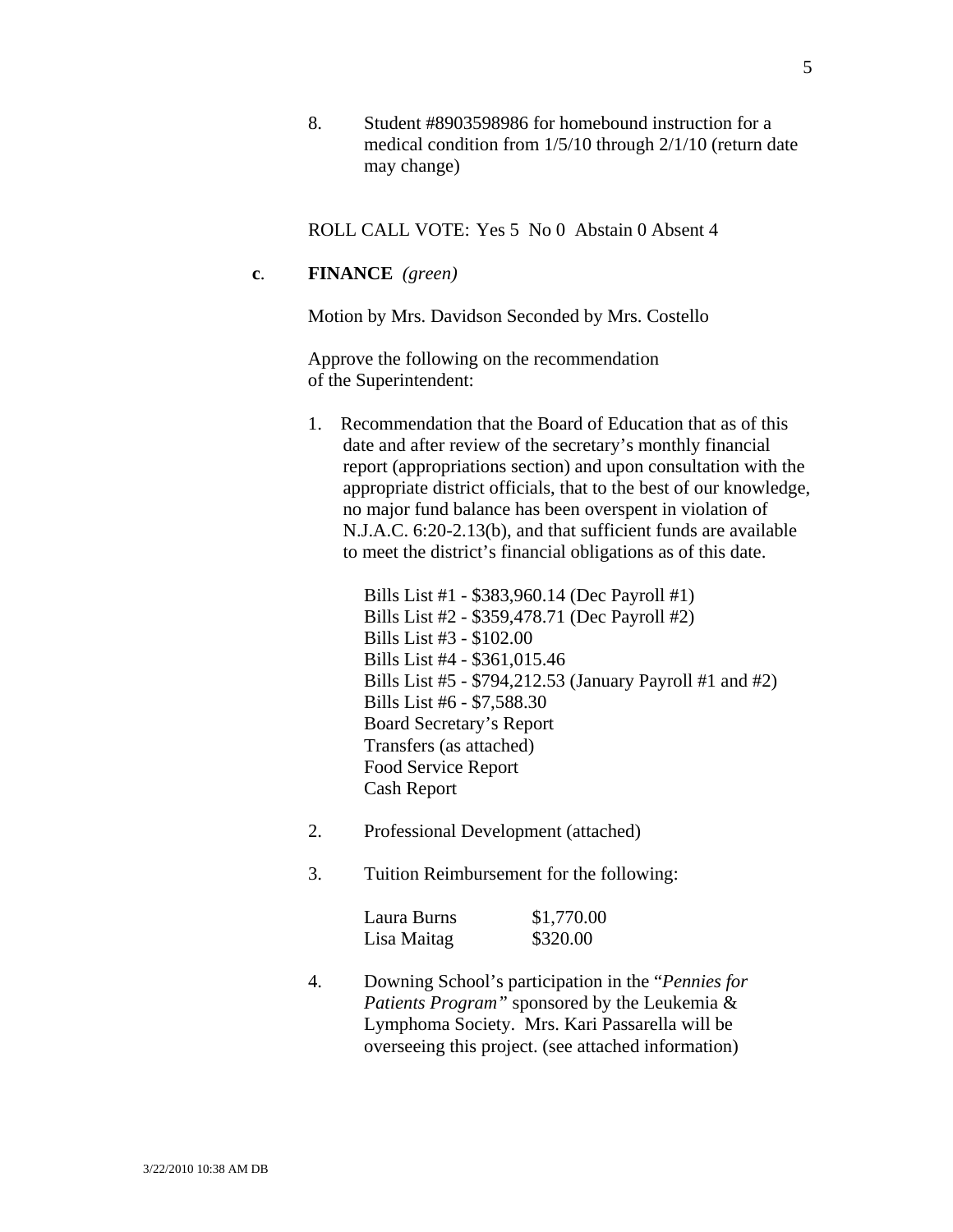- 5. Resolution to participate in Bid A-51 through Camden County for purchasing of office supplies with Office Basics. (attached).
- 6. Resolution to increase bid threshold to \$29,000, and appointing a qualified purchasing agent.
- 7. Appoint Kelly Brazelton as Qualified Purchasing Agent pursuant to requirements established by Chapter 440, Laws of 1999 and N.J.S.A. 18A:18A-2b
- 8. Valentine's Day Lollipop Fundraiser (coordinated by Ms. Valerie Giordano) will be conducted after school from February  $1 - 5$ , 2010. All proceeds from this sale will go towards students' activities.
- 9. Alliance for Competitive Telecommunications (ACT)- Participation Agreement for Cooperative Purchasing of Telecommunication Services.

## ROLL CALL VOTE: Yes 5 No 0 Abstain 0 Absent 4

# **d. CURRICULUM** *(pink)*

Motion by Mrs. Costello Seconded by Mrs. Davidson

Approve the following on the recommendation of the Superintendent:

1. Pre-School field trip to Discover Museum on January 29, 2010.

 2. Ratification of Race to the Top grant application submitted January 14, 2010.

ROLL CALL VOTE: Yes 5 No 0 Abstain 0 Absent 4

## **e. POLICIES/PUBLIC RELATIONS** *(purple)*

Motion By Mrs. Costello Seconded by Mrs. Torrillo

Approve the following on the recommendation of the Superintendent: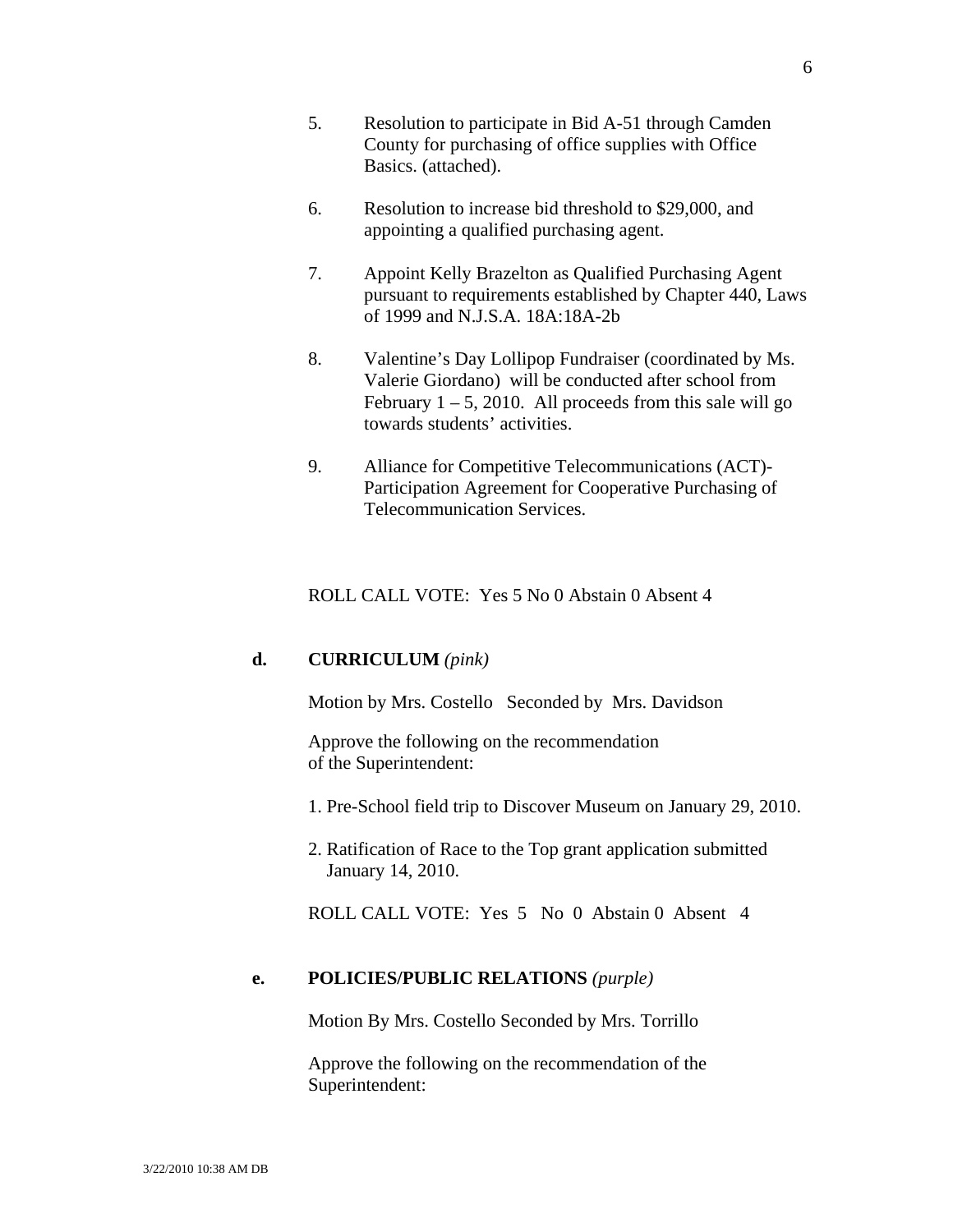|       | 1. Policies for 1 <sup>st</sup> Reading:           |
|-------|----------------------------------------------------|
| #5513 | Care of School Property                            |
| #5333 | Smoking                                            |
| #6220 | <b>Budget Preparation</b>                          |
| #6230 | <b>Budget Hearing</b>                              |
| #6320 | Purchases Subject to Bid                           |
| #6340 | <b>Multiple Year Contracting</b>                   |
| #6350 | <b>Competitive Bidding</b>                         |
| #6360 | <b>Political Contributions</b>                     |
| #6362 | <b>Contributions to Board Members and Contract</b> |
|       | Awards                                             |

# 2. Policies for 2nd Reading: #2200 Curriculum Content #2210 Curriculum Development #2220 Adoption of Courses #2230 Curriculum Guides #2260 Affirmative Action Program for School & Classroom Practices #2361 Acceptable Use of Computer Network / Computers & Resources  $#2361 R$ #2411 Guidance Counseling #2412 Home Instruction Due to Health Conditions #2424 Programs for Pupils at Risk #2415 No Child Left Behind Programs #2415 R Title I Services #2415.01 Academic Standards, Academic Assessments and Accountability #2415.02 Title I – Fiscal Responsibilities #2415.03 Highly Qualified Teachers #2415.04 Parental Involvement #2415.05 Pupil Surveys, Analysis and/or Evaluations #2415.06 Unsafe School Choice Option #2415.20 No Child Left Behind Complaints  $#2415 R$ #2422 Health Education #2423 Bilingual and ESL Education  $#2323 R$ #2430 Co-Curricular Activities  $#2430 R$ #2431 Athletic Competition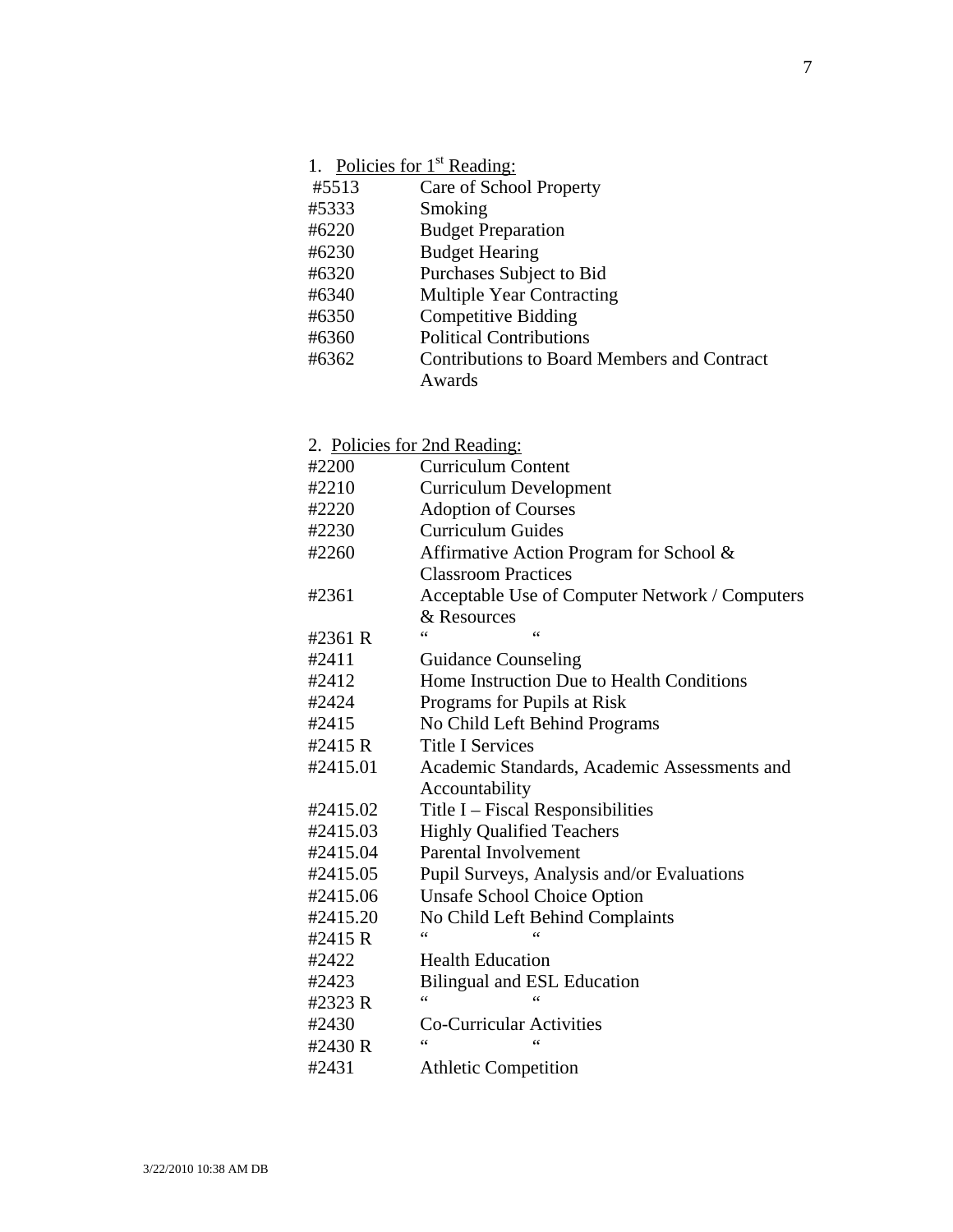| #2431.1R   | Emergency Procedures for Athletic Practices and    |
|------------|----------------------------------------------------|
|            | Competitions                                       |
| #2431.2R   | Medical Examination to Determine Fitness for       |
|            | Participation in Athletics                         |
| #2460      | <b>Special Education</b>                           |
| #2460.1R   | Special Education-Location, Id. & Referral         |
| #2460.8R   | Special Education – Free & Appropriate Public      |
|            | Education                                          |
| #2460.9 R  | Special Education – Transition From Early          |
|            | <b>Intervention Programs to Preschool Programs</b> |
| #2460.16R  | Special Education-Instructional Materials to Blind |
|            | or Print-Disabled Pupils                           |
| #2461      | <b>Special Education/Receiving Schools</b>         |
| #2461.01R  | Special Education/Receiving Schools-IEP            |
|            | Implementation                                     |
| #2461.02 R | Special Education / Receiving Schools-             |
|            | Suspension/Expulsion                               |
| #2461.03R  | Special Education/Receiving Schools-Pupil Records  |
| #2461.05R  | Special Education/Receiving Schools-IEP            |
|            | Compliance                                         |
| #2461.08R  | Special Education/Receiving Schools-In-Service     |
|            | Training                                           |
| #7422      | <b>School Integrated Pest Management Plan</b>      |
| #7422 R    | $\epsilon$                                         |
| #7510      | Use of School Facilities                           |

ROLL CALL VOTE: Yes 5 No 0 Abstain 0 Absent 4

XI. Public Comments (on any item) 7:50 pm Audience Recognition and Public Comment

> The public is reminded that all public complaints against a district employee must be made through a specific grievance process.

A description of this process may be found in BOE policy (File Code 1312). This policy is available upon request in the office of the Board Secretary.

Any individual naming an employee in a complaint before the Board of Education, without the employee's permission, could be cited for violating that employee's civil and contractual rights.

Mrs. Wilson:

- 1. Roofing question how could we respond if we don't get grant money?
- 2. Field trips if parents pay for whole trip can it be done?